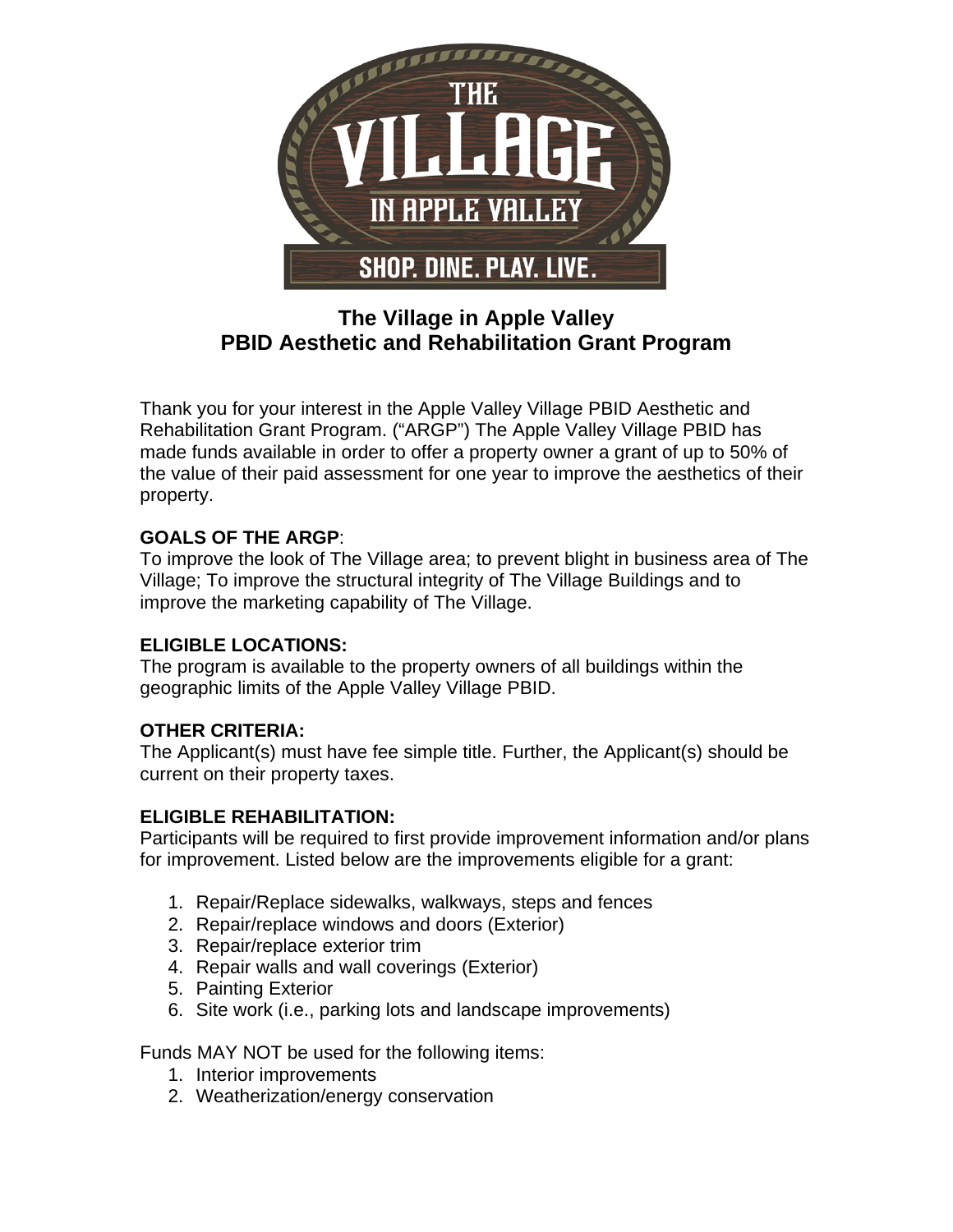- 3. Repairs addressing code violations or other health and safety items
- 4. Access improvements for disabled
- 5. Repair/replace/add gutter or down spouts
- 6. Foundation/structural repair
- 7. New roof or roof repair
- 8. Sheds
- 9. Patio Additions
- 10. Construction or elimination of garages
- 11. Greenhouses

The Apple Valley Village PBID is available to assist you in the application process. If you need assistance with your application, or would like additional information on the ARGP, please call (760) 810 9856.

### **REQUIRED ELIGIBILTY DOCUMENTATION:**

The following documents are required to determine eligibility. Please attach copies of all requested documents to your application.

- 1. Deed showing you are the property owner
- 2. Current paid property tax bill
- 3. Application and pictures of area to be improved
- 4. Estimates from at least three (3) licensed contractors
- 5. Additional documentation may be required

### **PROGRAM PROCEDURES**

#### **Initial Application**

- a. Following submittal of the Application and required documentation, the Board will review the application and determine preliminary program eligibility. Such review may include a site visit.
- b. Following review of the Application and verification of available funding, the Board may contact the applicant to discuss any issues and then issue a Preliminary Notice of Program Eligibility ("Notice") that will include information about the project submittal requirements.

#### **Improvements**

- a. Following issuance of the Notice, the Applicant must secure any and all permits which may be required by the Town of Apple Valley or any other governmental agency required by such consideration and shall schedule all necessary inspections which may be required by the Town or any other governmental agency.
- b. Applicant must then enter into agreement with the contractor(s) for the completion of the specified eligible improvements. Applicant is solely responsible for the payment of services rendered on said project.